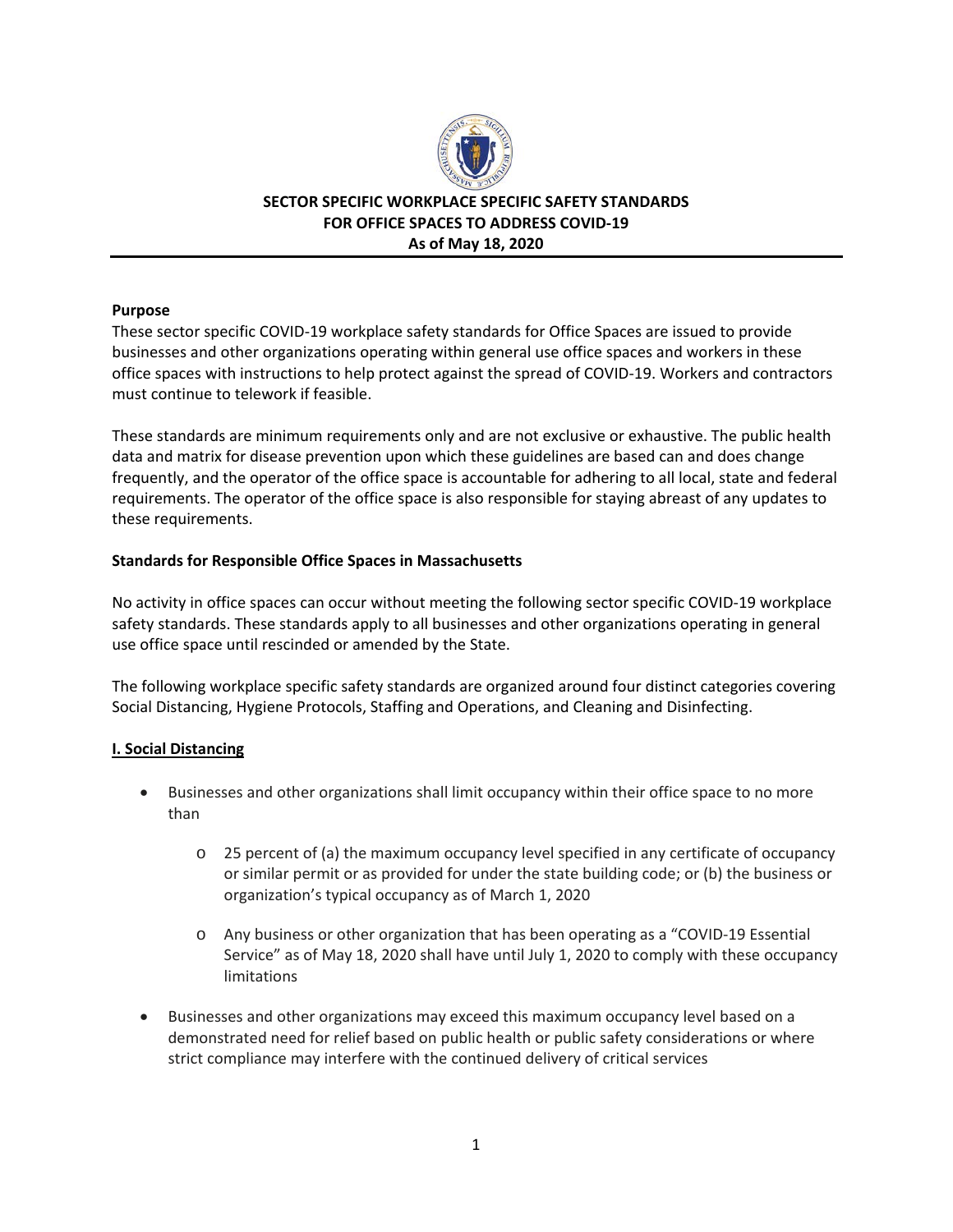- Ensure separation of 6 feet or more between individuals unless this creates a safety hazard due to the nature of the work or the configuration of the workspace
	- o Close or reconfigure worker common spaces and high density areas where workers are likely to congregate (e.g., break rooms, eating areas) to allow 6 feet of physical distancing; redesign work stations to ensure physical distancing (e.g., separate tables, use distance markers to assure spacing)
	- o Cafeterias may operate only with prepackaged food, practicing physical distancing and appropriate hygiene measures
	- o Physical partitions must separate workstations that cannot be spaced out (partitions must be taller than a standing workers)
	- o Establish directional hallways and passageways for foot traffic if possible, to minimize contact. Post clearly visible signage regarding these policies
	- o Limit visitors where feasible, and avoid congregation in common areas (e.g., lobbies)
- Designate assigned working areas (e.g., floor, building) to individuals where possible to limit movement throughout the facility and limit contact between workers
- Stagger work schedules and improve ventilation for enclosed spaces where possible (e.g., open doors and windows)
- Limit meeting sizes, ensure 6 feet of social distancing, encourage remote participation
- Stagger lunch and break times, regulating maximum number of people in one place and ensuring at least 6 feet of physical distancing
- Minimize the use of confined spaces (e.g., elevators, control rooms, vehicles) by more than one individual at a time; all workers in such spaces at the same time are required to wear face coverings

# **II. Hygiene Protocols**

- Ensure access to handwashing facilities on site, including soap and running water, wherever possible and encourage frequent handwashing; alcohol-based hand sanitizers with at least 60% alcohol may be used as an alternative
- Supply workers at workplace location with adequate cleaning products (e.g., sanitizer, disinfecting wipes)
- Require regular and not less than daily cleaning and sanitation of all high-touch areas such as workstations, door handles, and restrooms
- Avoid sharing use of office materials / equipment or disinfect equipment between use (e.g., telephones, fax machines)
- Post visible signage throughout the site to remind workers of the hygiene and safety protocols

# **III. Staffing and Operations**

- Establish and communicate a worksite specific COVID-19 Prevention Plan for all office locations, including:
	- o Contact information for local health authorities, including the MA Department of Public Health, and your local / municipal Health Authority
	- o Regularly evaluate all workspaces to ensure compliance with all Federal, State and Local Guidelines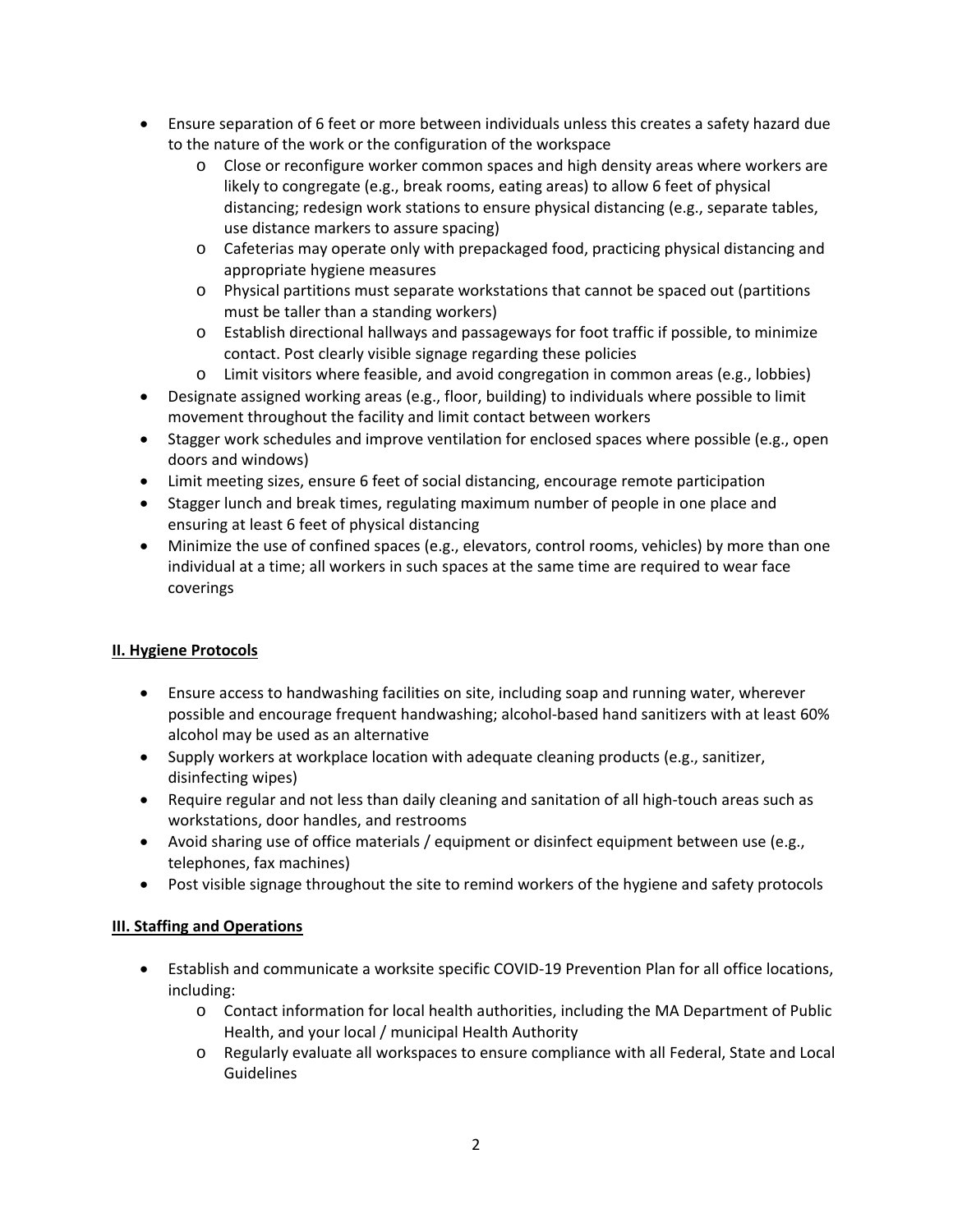- o Isolation, Contact Tracing, and Communication plan for if an worker is diagnosed as positive with COVID-19, or comes into close contact (within 6 feet for 10 minutes or more) with an individual diagnosed with COVID-19
- Provide training to workers on up-to-date safety information and precautions including hygiene and other measures aimed at reducing disease transmission, including:
	- o Social distancing, hand-washing, proper use of face coverings
	- o Self-screening at home, including temperature or symptom checks
	- o Importance of not coming to work if ill
	- o When to seek medical attention if symptoms become severe
	- o Which underlying health conditions may make individuals more susceptible to contracting and suffering from a severe case of the virus
- Workers must wear face coverings when social distancing of 6 feet is not possible, except where unsafe due to medical condition or disability
- Workers must continue to telework if feasible; external meetings should be remote to reduce density in the office
- Employers should establish adjusted workplace hours and shifts for workers (if working inperson, leverage working teams with different schedules or staggered arrival / departure) to minimize contact across workers and reduce congestion at entry points
- Limit visitors and service providers on site; shipping and deliveries should be completed in designated areas
- Limit business sponsored travel and comply with state and federal travel restrictions / guidelines
- Workers must stay home if feeling ill
- Workers who are particularly vulnerable to COVID-19 according to the Centers for Disease Control (e.g., due to age or underlying conditions) are encouraged to stay home or arrange an alternate work assignment
- Workers are strongly encouraged to self-identify symptoms or any close contact to a known or suspected COVID-19 case to the employer
- Encourage workers who test positive for COVID-19, to disclose to the employer of the office for purposes of cleaning / disinfecting and contact tracing. If the employer is notified of a positive case at the workplace, the employer should notify the local Board of Health (LBOH) where the workplace is located and work with them to trace likely contacts in the workplace and advise workers to isolate and self-quarantine. Testing of other workers may be recommended consistent with guidance and / or at the request of the LBOH
- Post notice to workers and customers of important health information and relevant safety measures as outlined in government guidelines
- Log everyone who comes in contact with site to enable contact tracing, including temporary visitors (e.g., those doing material drop-offs)

# **IV. Cleaning and Disinfecting**

- Conduct frequent cleaning and disinfection of site (at least daily and more frequently if feasible)
- Keep cleaning logs that include date, time, and scope of cleaning
- Conduct frequent disinfecting of heavy transit areas and high-touch surfaces (e.g., doorknobs, elevator buttons, staircases, vending machine, bathrooms)
- Clean shared spaces (e.g., conference rooms) between use and supply cleaning products (e.g., sanitizer, disinfecting wipes)